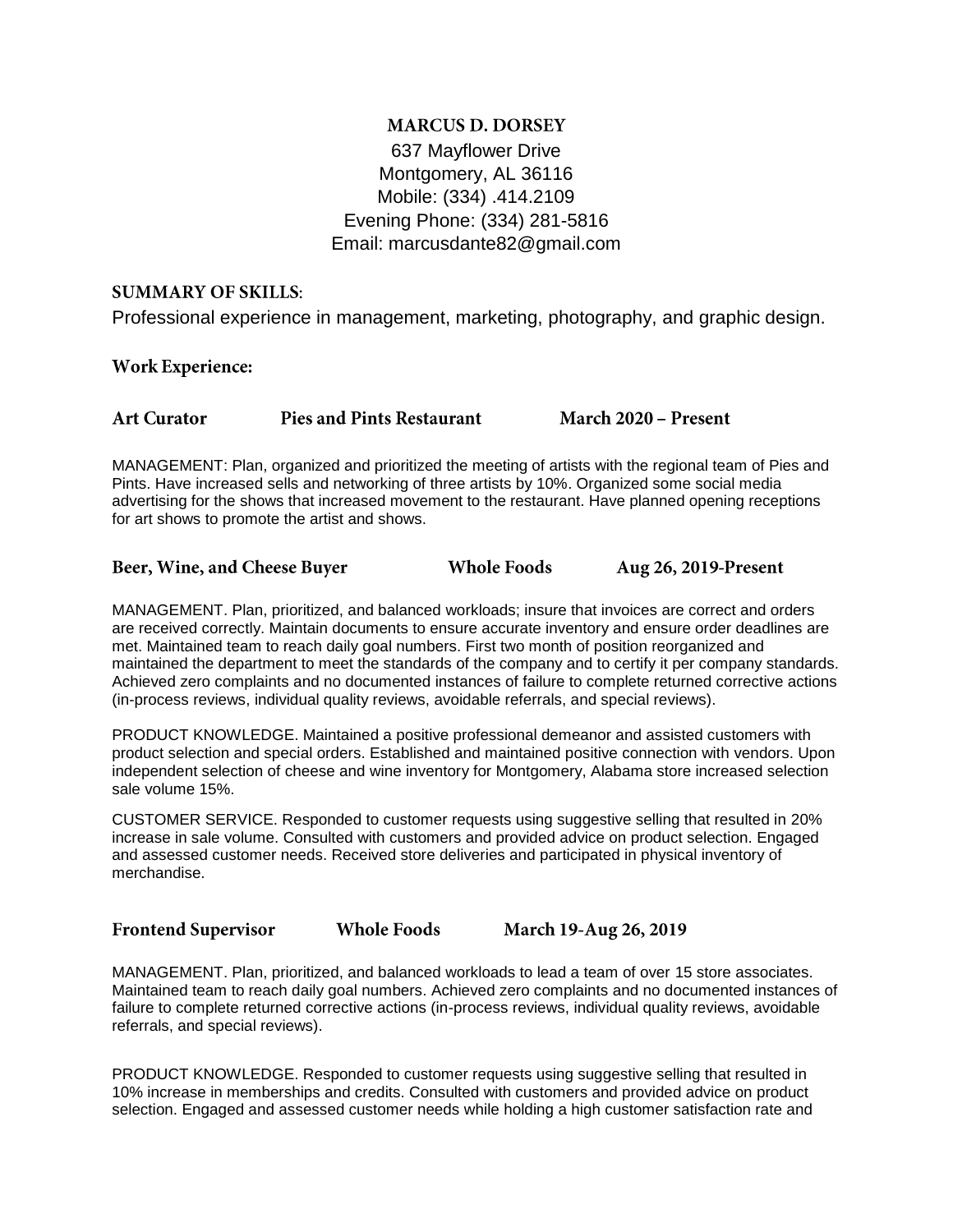meeting set goal numbers. Keen attention to detail resulted in evaluation of premises for fraudulent credit card transactions

CUSTOMER SERVICE. Responded to customer requests using suggestive selling that resulted in 5% increase in sale volume. Consulted with customers and provided advice on product selection. Engaged and assessed customer needs. Held high customer satisfaction rate while also promoting an expedient service during checkout. Develop lasting connections with regulars in the store.

**Frontend Supervisor** Sam's Club **March 2018- March 2019** 

MANAGEMENT. Plan, prioritized, and balanced workloads to lead a team of over 45 front end associates. Maintained team to reach daily goal numbers. Achieved zero complaints and no documented instances of failure to complete returned corrective actions (in-process reviews, individual quality reviews, avoidable referrals, and special reviews).

CUSTOMER SERVICE. Responded to customer requests using suggestive selling that resulted in 10% increase in memberships and credits. Consulted with customers and provided advice on product selection. Engaged and assessed customer needs while holding a high customer satisfaction rate and meeting set goal numbers. Keen attention to detail resulted in evaluation of premises for fraudulent credit card transactions

Cashier Sam's Club **March 2018-May 2018** 

CUSTOMER SERVICE. Controlled cash and credit card payment transactions—Attention to detail led to accurate accounting of expenditures. Received store deliveries and participated in physical inventory of merchandise. Increased store membership members by 10%.

### Production Assistant-Short Film Selma Interpretive Center **March 2-3, 2018**

COMMUNICATION. Coordinated partnership with **Northern Lights Production** to create short film for the Selma Interpretive Center. Interpersonal communication skills fostered effective working relationships with volunteers, staff, community groups, students, and business people. Ensured volunteers and staff have access to meaningful and timely information about planned production activities. Efforts enhanced communications to clarify responsibilities, increase volunteer participation, and identify resource requirements.

OUTREACH. Worked in team environment to ensure adequately trained personnel available to support timely scheduling and outreach activities. Compiled videography and photographic documentation of five historic sites, interviews, lighting, framing of shots interior and exterior b-roll footage.

### Photography/Designer

Freelancer

2010-Present

MARKETING. Provided independent photography in support of Troy University Dance and Theater Department requirements. Created design logos for David Russo Photographer, Sarah Sterling Photography, and United by Dance, which are still in use.

KNOWLEDGE OF PROGRAMMING SOFTWARE. Used various Adobe and Microsoft Office programs to prepare marketing campaigns, briefings, talking points, and update brochures to increase Troy University enrollment. Identified objectives requested from the College of Communication and Fine Arts to create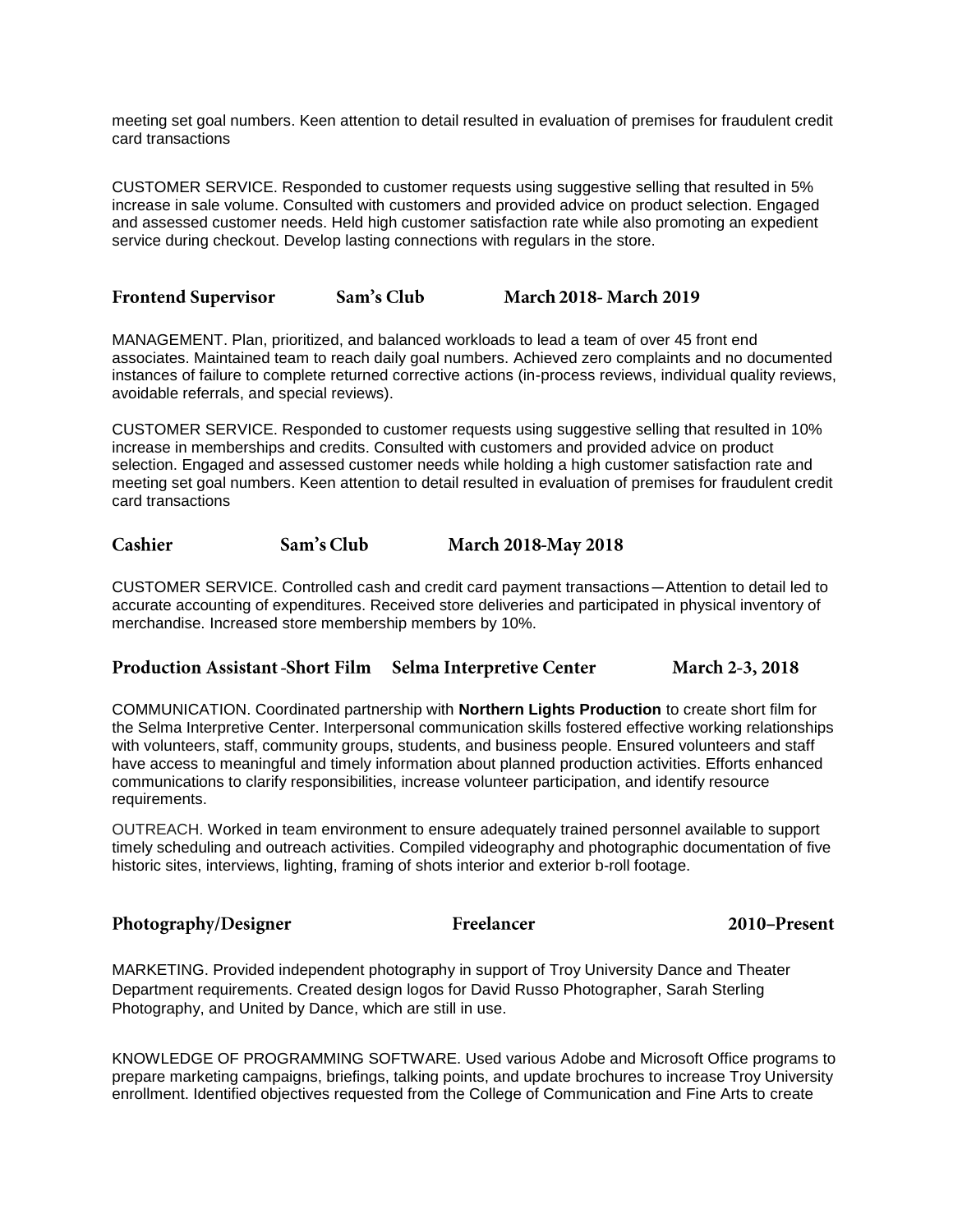lasting marketing material and achievable pieces to be used in portfolios of the students and administration.

#### Lab Assistant Ceramic Internship **Troy University** 2016-2017

TEAMBUILDING, PLANNING, AND ORGANIZING WORK. Coordinated logistics requirements and inspection of materials to support team building activities and subsistence for 700 plus participants and staff during Trojan Art Day. These events' activities enabled students to 1) Potentially apply for Troy University Art and Design Program; 2) Show them there is more out there than the common STEM program standards; and 3) Give them the ability to start their network and creating lasting connections. Facilitated student discussions and teambuilding activities.

WRITTEN COMMUNICATION. Prepares clear written correspondence …Spearheaded Trojan Art Day overseeing social media and photography requirements--Obtained \$500 in additional funding from the Troy University's Administration that led to a 25% increase in student attendance during Trojan Art Day outreach the following academic year.

#### Total Image, Montgomery, Alabama **Retail Sales & Photography** 2011-2016

CUSTOMER SERVICE. Responded to customer requests using suggestive selling. Designed creative displays of photography and merchandise that resulted in 25% increase in sale volume. Consulted with customers and provided advice on product options available. Engaged and assessed customer needs with excellent customer service. Expert knowledge of Adobe editing software programs used to enhance photo prints, digital images, color corrections, graphics, and holiday card designs.

KNOWLEDGE OF DESKTOP AND AUTOMATED SOFTWARE. Used various editing programs to prepare briefings, talking points, and updates to ensure objectives, outcomes, and metrics to meet the Total Image sales goals. Led demonstrations and training camera technology and photography techniques to provide the best service to customers.

### **Education and Training**

Troy University Bachelor of Science 12/2017 Major: Graphic Design Minor: Fine and Performing Arts

### Relevant Coursework, Licenses, and Certifications:

Principles of Digital Design Design for the Internet The Business of Art/Design Exhibition Techniques

### Awards

Troy University Leadership Scholar 2013-2017 2017 Gold ADDY Award Winner Montgomery Ballet Board Member 2019-2020